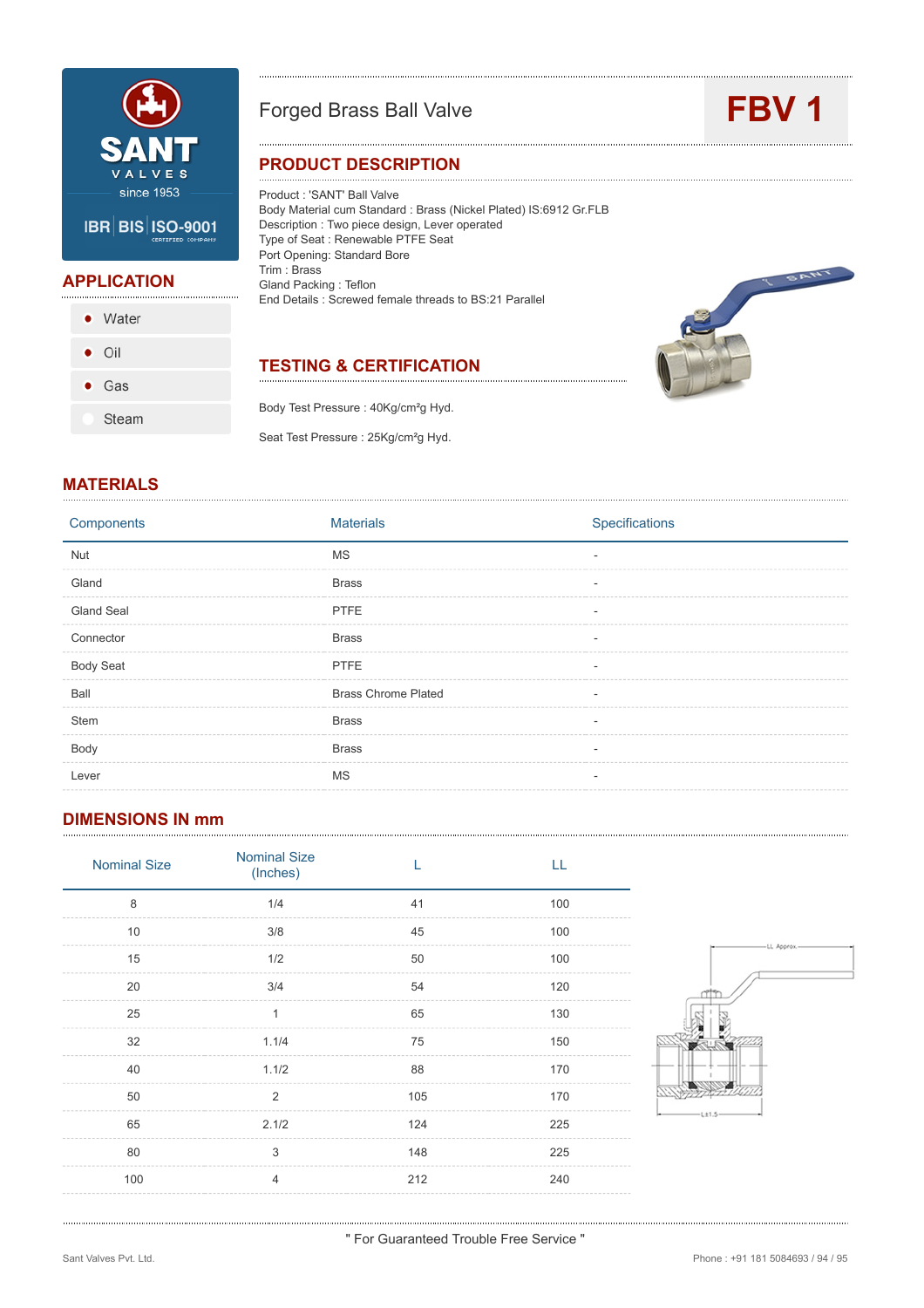

#### **APPLICATION**

| • Water |
|---------|
| Oil     |
| Gas     |
| Steam   |

# Cast Iron Butterfly Valve<br>Wafer Type

#### **PRODUCT DESCRIPTION**

Product : 'SANT' Cast Iron Butterfly Valve Product Standard : Lever Operated / Gear & Handwheel Operated Pressure / Class / Rating : PN 1.6 Body Material cum Standard : Cast Iron IS:210 Gr.FG200 Description : Wafer Type Type of Seat : Nitrile Rubber Lining Type of Disc : SG Iron Trim : SS AISI410 End Details : Suitable insertion between Flanges as per BS 10 Table D/E ANSI B 16.1 CI-125 **TESTING & CERTIFICATION**

Body Test Pressure : 2.4MPa (348 Psig) Hyd Seat Test Pressure : 1.6MPa (232 Psig) Hyd

Note : Gear system will be provided for size above 150mm. Our Works' Test Certificate is furnished with every supply.

#### **MATERIALS**

|                 | 'aterials                | อecifications                  |
|-----------------|--------------------------|--------------------------------|
|                 | `ast Iron                | IS:210 Gr.FG200                |
| Disc            | S.G. Iron                | IS:1865 Gr.SG400/12            |
|                 | tainless Steel           | AISI410                        |
|                 | Elastomers (Nitrile)     |                                |
|                 |                          |                                |
| <b>Handwhee</b> | :ast Iron / Carbon Steel | IS:210 Gr.FG200 / IS:2004:1991 |

#### **DIMENSIONS IN mm**

| <b>Nominal</b><br><b>Size</b> | <b>Nominal</b><br><b>Size</b><br>(Inches) |    |     |     |     | н   | W   |
|-------------------------------|-------------------------------------------|----|-----|-----|-----|-----|-----|
| 40                            | 1.1/2                                     | 33 | 61  | 82  | 200 | 145 |     |
| 50                            | 2                                         | 43 | 65  | 95  | 200 | 150 |     |
| 65                            | 2.1/2                                     | 46 | 77  | 106 | 200 | 160 |     |
| 80                            | 3                                         | 46 | 85  | 124 | 200 | 170 |     |
| 100                           |                                           | 52 | 102 | 152 | 260 | 195 |     |
| 125                           | 5                                         | 56 | 112 | 173 | 260 | 210 |     |
| 150                           |                                           | 56 | 132 | 209 | 260 | 235 |     |
| 200                           | 8                                         | 60 | 170 | 260 |     | 335 | 225 |
| 250                           | 10                                        | 68 | 210 | 315 |     | 375 | 225 |
| 300                           | 12                                        | 78 | 240 | 370 |     | 400 | 225 |
|                               |                                           |    |     |     |     |     |     |





" For Guaranteed Trouble Free Service "

Phone : +91 181 5084693 / 94 / 95 FAX : +91 181 2603308 / 5062270 Email : info@santvalves.com Website : www.santvalves.com

Sant Valves Pvt. Ltd. G.T.Road Bye Pass, Jalandhar - 144012, Punjab. INDIA CIN : U27202PB1992PTC012760

Œ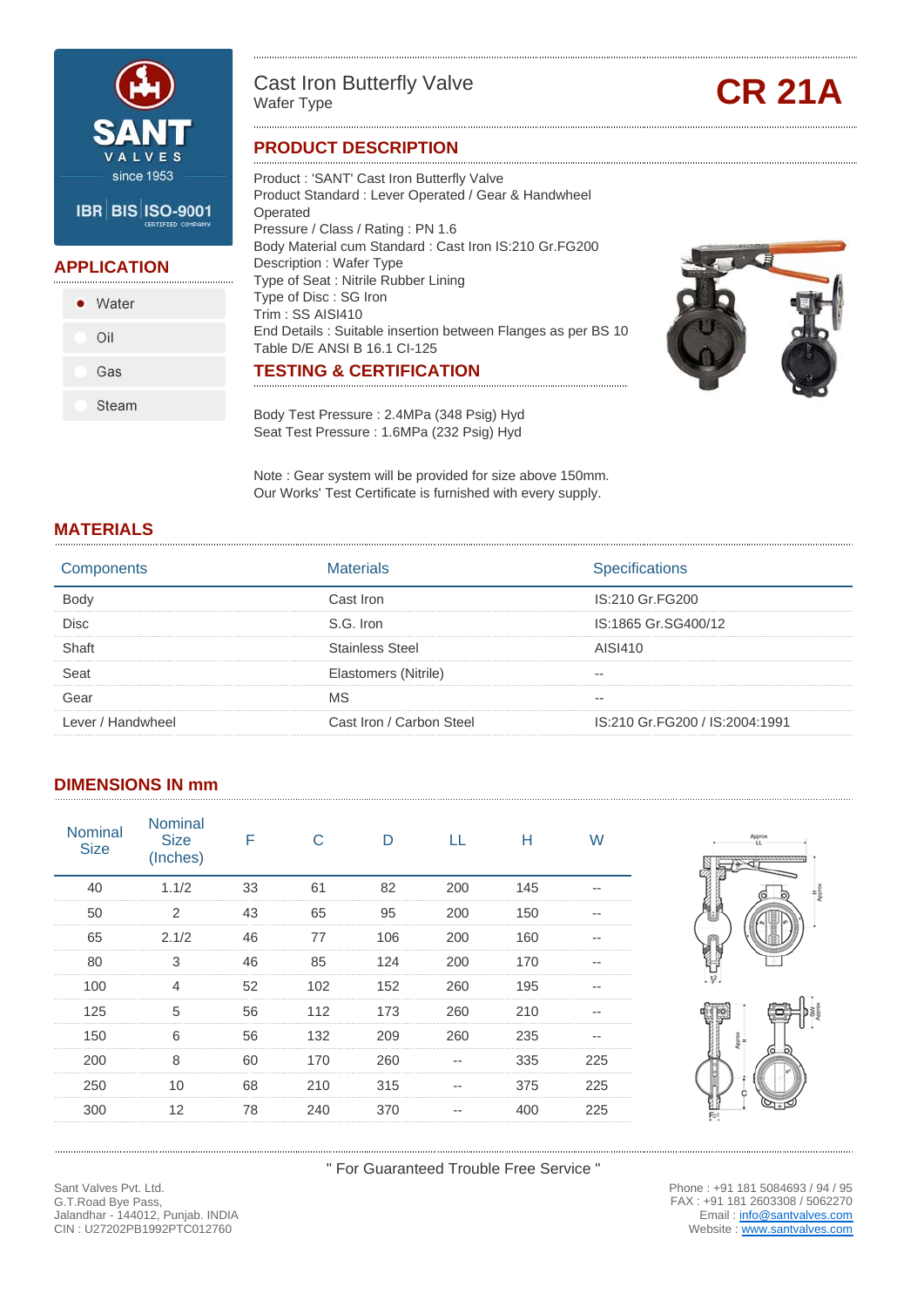

# **APPLICATION**

• Water  $\bullet$  Oil  $\bullet$  Gas Steam

Cast Iron Ball Valve Cast Iron Ball Valve<br>Class 125, Screwed (ISI Marked) **CI 17** 

#### **PRODUCT DESCRIPTION**

Product : 'SANT' Cast Iron Ball Valve Product Standard : IS:9890 Class 125 Type of Pattern : Straight Body Material cum Standard : Cast Iron IS:210 Gr.FG200 Description : Two piece design Type of Seat : Renewable teflon Trim : SS AISI410 Stem Stainless Steel, AISI304 Ball Gland Packing : Teflon Rings End Details : Screwed female BSP Parallel threads to BS 21. NOTE : Cover will be screwed in type for 50mm valve size & below **TESTING & CERTIFICATION**

Body Test Pressure : 300 Psig. Hyd. Seat Test Pressure : 220 Psig. Hyd., 100 Psig. Air



Our Works' Test Certificate is furnished with every supply.

#### **MATERIALS**

|                                        | Materials                 | pecifications       |
|----------------------------------------|---------------------------|---------------------|
|                                        | Cast Iron                 | IS:210 Gr.FG200     |
| Ball                                   | Stainless Steel           | AISI304             |
| Spindle                                | Stainless Steel           | AISI410             |
| Body Seats & Gland Seals               | eflon)                    | <b>PTFF</b>         |
| Stopper, Gland Nut, Handle & Fasteners | Mild Steel                | IS:2062:1992        |
| Hand Sleeve                            | PVC.                      |                     |
|                                        | Compressed Asbestos Fibre | IS:2712:1998 Gr.W/1 |

#### **DIMENSIONS IN mm**

| <b>Nominal Size</b> | Nominal Size<br>(Inches) F (Screwed) |    |                  |
|---------------------|--------------------------------------|----|------------------|
|                     |                                      | 35 |                  |
|                     |                                      | 35 |                  |
|                     |                                      |    |                  |
|                     |                                      |    |                  |
|                     |                                      |    |                  |
|                     |                                      |    |                  |
|                     | 2.1/2                                |    | come and company |
|                     |                                      |    |                  |
|                     |                                      |    |                  |

" For Guaranteed Trouble Free Service "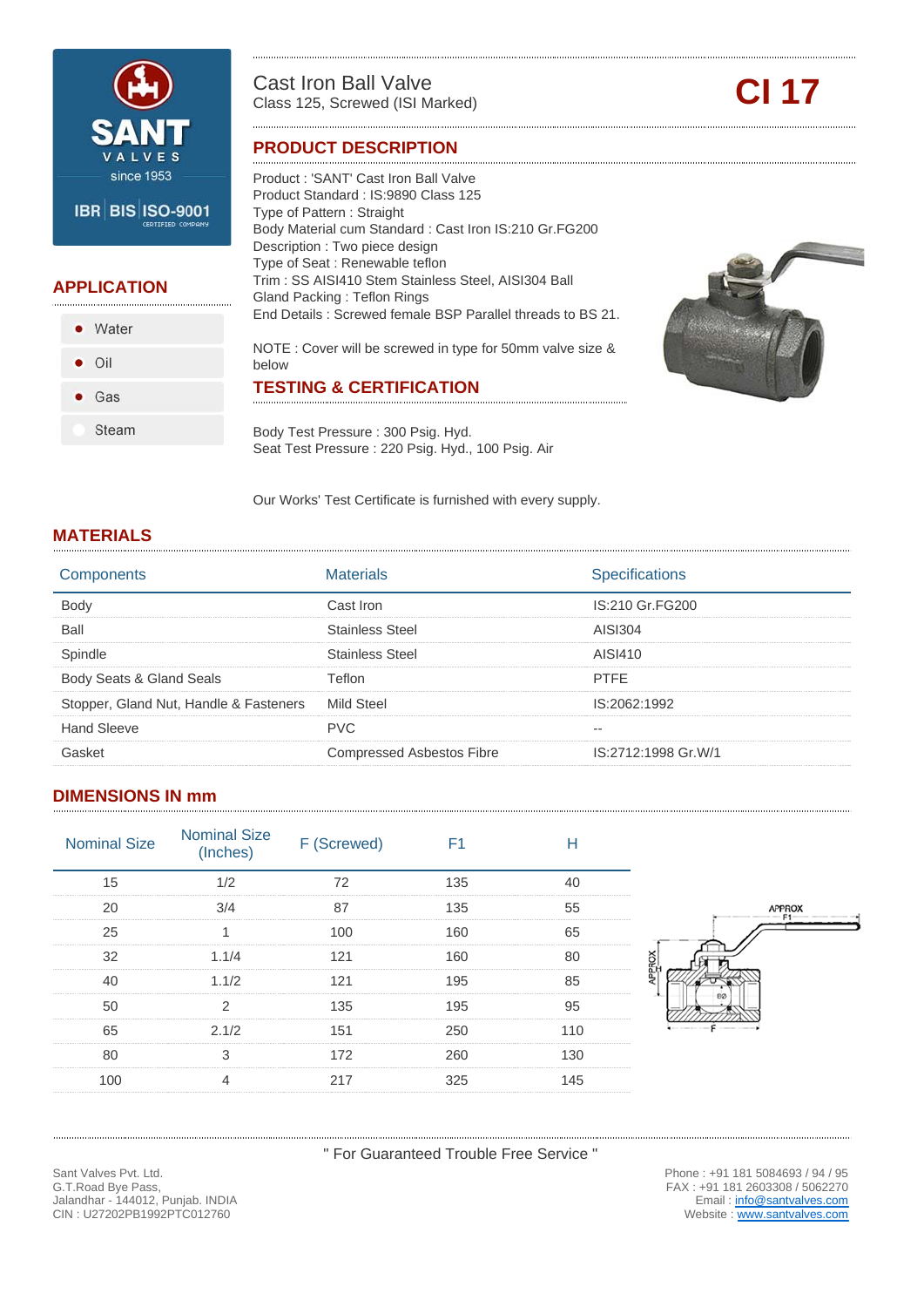

**APPLICATION**

• Water

Oil

Gas

• Steam

Cast Iron Globe Steam Valve<br>Flanged (IBR Approved)

#### **PRODUCT DESCRIPTION**

**IBR CI 1A** 

#### Product : 'SANT' Cast Iron Globe Steam Valve Product Standard : BS:5152 / DIN 86251 Type of Pattern : Straight Pattern Pressure / Class / Rating : PN 16 Body Material cum Standard : Cast Iron IBR 86 to 93 Gr.A Description : Bolted Bonnet, Outside Screw & Yoke Type Rising Stem Type of Seat : Renewable seat Type of Disc : Renewable disc Trim : SS AISI410 Gland Packing : Graphited Asbestos End Details : Flanges as per DIN 2533 RF (PN 16) Undrilled **TESTING & CERTIFICATION**



Valve Size : Rating : Body Test Pressure : Seat Test Pressure : Backseat Pressure : 16Kg/cm²g (Hyd.) 150mm & below PN 16 26Kg/cm²g (Hyd.) 16Kg/cm²g (Hyd.) Working Pressure : Max BOP 13Kg/cm<sup>2</sup>g at 220°C Steam

Test Certificate in Form lll-C as per IBR is furnished with every supply.

#### **MATERIALS**

| Materials                  | <b>Specifications</b> |
|----------------------------|-----------------------|
| Cast Iron                  | IBR 86 to 93 Gr.A     |
| <b>Stainless Steel</b>     | AISI410               |
| <b>Compressed Asbestos</b> | IS:2712 Gr.C          |
| <b>Graphited Asbestos</b>  |                       |
| Mild Steel                 |                       |
| <b>Bronze</b>              |                       |
|                            |                       |

### **DIMENSIONS IN mm**

| <b>Nominal Size</b> | <b>Nominal Size</b><br>(Inches) | F   | H (Open) | W   |
|---------------------|---------------------------------|-----|----------|-----|
| 15                  | 1/2                             | 130 | 180      | 100 |
| 20                  | 3/4                             | 150 | 190      | 100 |
| 25                  |                                 | 160 | 210      | 100 |
| 32                  | 1.1/4                           | 180 | 240      | 125 |
| 40                  | 1.1/2                           | 200 | 260      | 160 |
| 50                  | 2                               | 230 | 270      | 160 |
| 65                  | 2.1/2                           | 290 | 310      | 200 |
| 80                  | 3                               | 310 | 360      | 200 |
| 100                 | 4                               | 350 | 425      | 250 |
| 125                 | 5                               | 400 | 480      | 250 |
| 150                 | 6                               | 480 | 550      | 315 |
|                     |                                 |     |          |     |



" For Guaranteed Trouble Free Service "

Sant Valves Pvt. Ltd. G.T.Road Bye Pass, Jalandhar - 144012, Punjab. INDIA CIN : U27202PB1992PTC012760

Phone : +91 181 5084693 / 94 / 95 FAX : +91 181 2603308 / 5062270 Email : info@santvalves.com Website : www.santvalves.com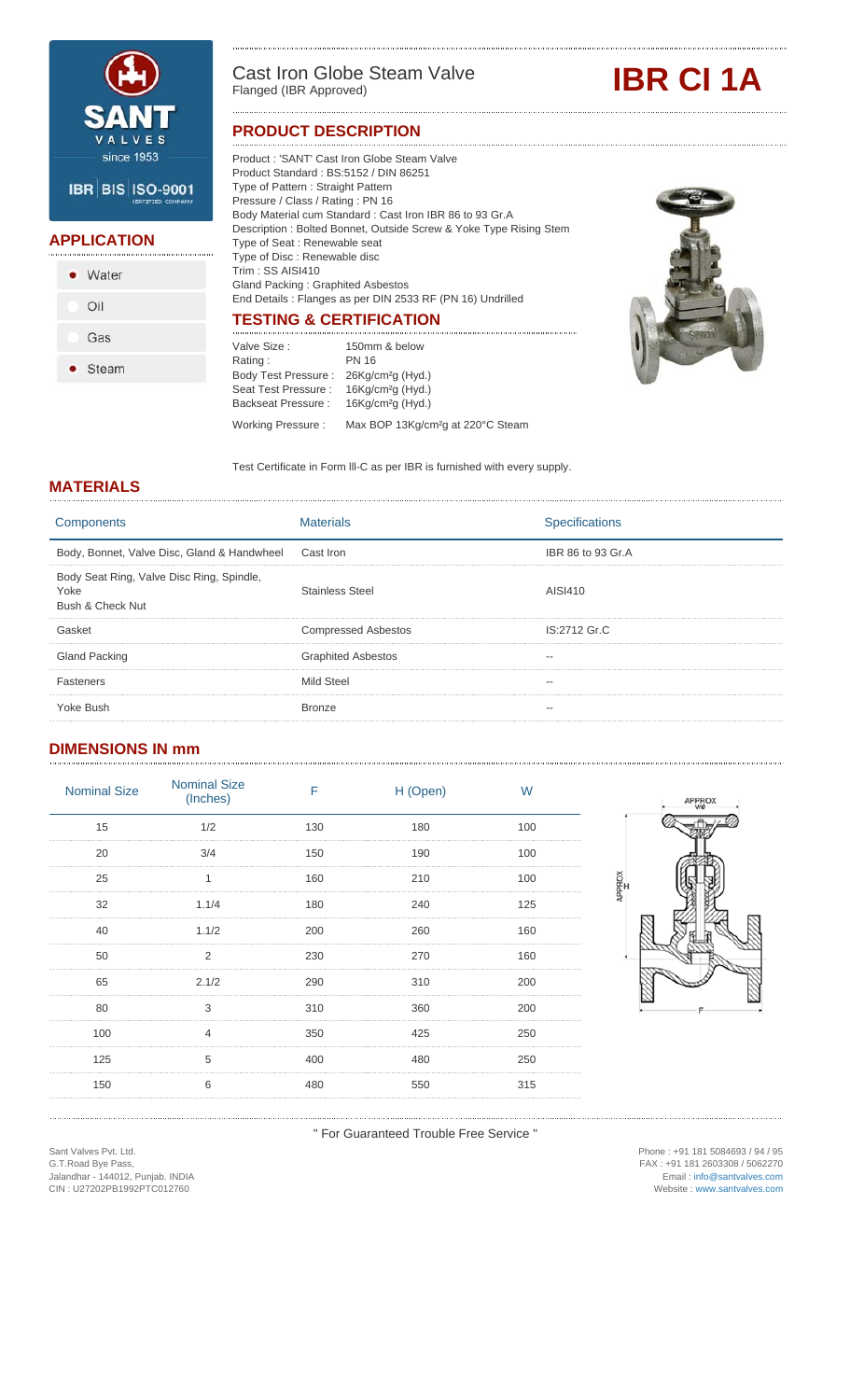

#### **APPLICATION**

• Water  $\bullet$  Oil Gas • Steam

# Cast Steel Globe Valve<br>
PN 40 (IBR Approved)

#### **PRODUCT DESCRIPTION**

Product : 'SANT' Cast Steel Globe Valve Product Standard : BS 5160 / DIN 2401 Pressure / Class / Rating : PN 40 Body Material cum Standard : CCS (ASTM A216 Gr.WCB) Description : Bolted Bonnet, OS & Yoke Type, Rising Stem Type of Seat : Renewable seat ; Type of Disc : Renewable disc Trim : SS AISI410 Gland Packing : Expanded Graphite packing Ends : Flanges as per BS 4504 Part-1 / DIN 2545 RF undrilled

#### **TESTING & CERTIFICATION**

Body Test Pressure : 76 Bar g (1100 Psig) Hyd. Seat & Back Seat Test Pressure : 40 Bar g (580 Psig) Hyd.

Test Certificate in Form lll-C as per IBR is furnished with every supply.

#### **MATERIALS**

| Components                                                                  | Materials                        | Specifications   |
|-----------------------------------------------------------------------------|----------------------------------|------------------|
| Body, Bonnet, Gland Flange                                                  | Cast Carbon Steel                | ASTM A216 Gr.WCB |
| Body Seat Ring, Valve Disc, Disc Stem<br>Nut.<br>Backseat Bush, Stem, Gland | <b>Stainless Steel</b>           | AISI410          |
| Yoke Bush                                                                   | AI - Bronze / S.S.               | AISI410          |
| Gasket                                                                      | <b>Compressed Asbestos Fibre</b> | IS:2712 Gr.C     |
| <b>Gland Packing</b>                                                        | <b>Expanded Graphite Packing</b> |                  |
| Handwheel                                                                   | Cast Iron                        | IS:210 Gr. FG200 |
| Fasteners                                                                   | Mild Steel                       |                  |
|                                                                             |                                  |                  |

#### **DIMENSIONS IN mm**

| <b>Nominal Size</b> | <b>Nominal Size</b><br>(Inches) |     |     | W   |
|---------------------|---------------------------------|-----|-----|-----|
| 15                  | 1/2                             | 130 | 200 | 125 |
| 20                  | 3/4                             | 150 | 205 | 125 |
| 25                  |                                 | 160 | 240 | 160 |
| 32                  | 1.1/4                           | 180 | 245 | 160 |
| 40                  | 1.1/2                           | 200 | 300 | 200 |
| 50                  | 2                               | 230 | 300 | 200 |
| 65                  | 2.1/2                           | 290 | 350 | 250 |
| 80                  |                                 | 310 | 360 | 250 |
| 100                 |                                 | 350 | 405 | 315 |
| 125                 | 5                               | 400 | 440 | 315 |
| 150                 | n                               | 480 | 580 | 400 |
| 200                 | 8                               | 600 | 640 | 400 |
|                     |                                 |     |     |     |



" For Guaranteed Trouble Free Service "

Phone : +91 181 5084693 / 94 / 95 FAX : +91 181 2603308 / 5062270 Email : info@santvalves.com Website : www.santvalves.com

Sant Valves Pvt. Ltd. G.T.Road Bye Pass, Jalandhar - 144012, Punjab. INDIA CIN : U27202PB1992PTC012760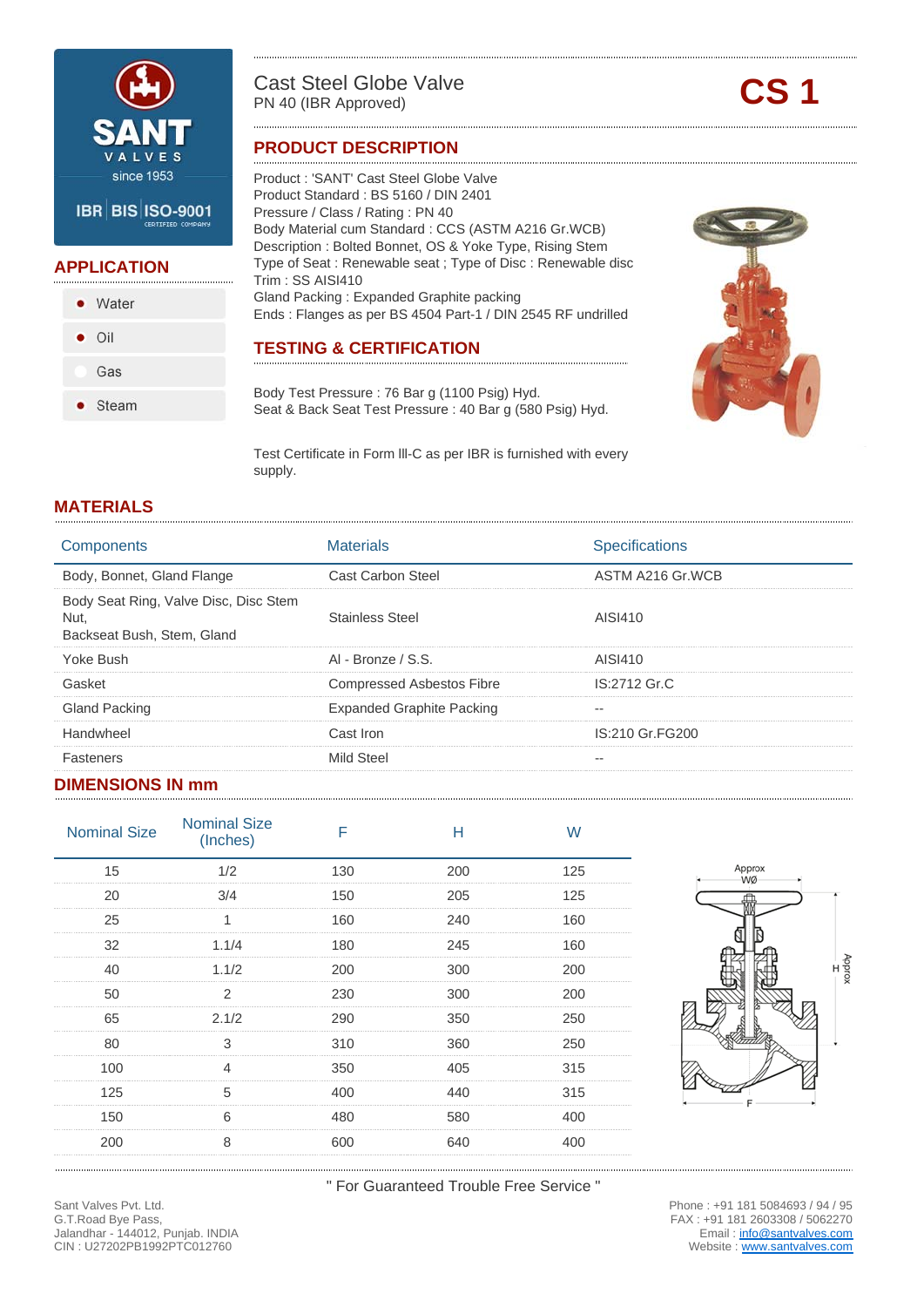

#### **APPLICATION**

| • Water |
|---------|
| Oil     |
| Gas     |
| Steam   |

Cast Iron Reflux Valve Swing Check Type Non Return Valve, Straight Type **CR 31A**

#### **PRODUCT DESCRIPTION**

Product : 'SANT' Cast Iron Reflux Valve Swing Check Type (Non Return

Valve) Product Standard : IS 5312 Part-1 PN-1.6 Type of Pattern : Straight Type Body Material cum Standard : Cast Iron IS:210 Gr.FG200 Description : Bolted Cover Type of Seat : Integral / Renewable seat Type of Disc : Renewable disc End Details : Flanges as per IS:1538

### **TESTING & CERTIFICATION**

Rating : PN 1.6 Body Test Pressure : 2.4MPa Hyd. Seat Test Pressure : 1.6MPa Hyd.

Our Works' Test Certificate is furnished with every supply.

#### **MATERIALS**

| Components               | <b>Materials</b>              | <b>Specifications</b>            |
|--------------------------|-------------------------------|----------------------------------|
| Cover, Body, Hinge, Disc | Cast Iron                     | IS:210 Gr.FG200                  |
| Bolts & Nuts             | Carbon Steel                  | IS:1363 PART 1/3                 |
| Gasket                   | Rubber                        | IS:638 Type B                    |
| Hinge Pin                | <b>Stainless Steel</b>        | AISI410                          |
| Disc Ring                | Rubber / Leaded Tin Bronze    | IS:318 Gr.LTB2                   |
| <b>Body Seat Ring</b>    | Cast Iron / Leaded Tin Bronze | IS:210 Gr.FG200 / IS:318 Gr.LTB2 |
| Washer                   | M.S.                          |                                  |
| Stud & Nut               | Carbon Steel                  |                                  |
| Side Plug                | <b>Leaded Tin Bronze</b>      | IS:318 Gr.LTB2                   |

#### **DIMENSIONS IN mm**

| <b>Nominal</b><br><b>Size</b> | <b>Nominal</b><br><b>Size</b><br>(Inches) | F         | н   | ØD  |      | $N \times \emptyset W$ | Κ   |
|-------------------------------|-------------------------------------------|-----------|-----|-----|------|------------------------|-----|
| 50                            | 2                                         | $203+2$   | 135 | 165 | 16   | $4 \times 19$          | 125 |
| 65                            | 2.1/2                                     | $216+2$   | 150 | 185 | 16   | $4 \times 19$          | 145 |
| 80                            | 3                                         | $241+2$   | 170 | 200 | 21   | $4 \times 19$          | 160 |
| 100                           |                                           | $292+3$   | 190 | 220 | 22   | 8 x 19                 | 180 |
| 125                           | 5                                         | $330+3$   | 225 | 250 | 22.5 | 8 x 19                 | 210 |
| 150                           | 6                                         | $356\pm3$ | 245 | 285 | 23   | 8 x 23                 | 240 |
| 200                           | 8                                         | $495+3$   | 295 | 340 | 24.5 | 8 x 23                 | 295 |
| 250                           | 10                                        | $622+4$   | 340 | 395 | 26   | $12 \times 23$         | 350 |
| 300                           | 12                                        | $698+4$   | 395 | 445 | 27.5 | $12 \times 23$         | 400 |



" For Guaranteed Trouble Free Service "

Sant Valves Pvt. Ltd. G.T.Road Bye Pass, Jalandhar - 144012, Punjab. INDIA CIN : U27202PB1992PTC012760

Phone : +91 181 5084693 / 94 / 95 FAX : +91 181 2603308 / 5062270 Email : info@santvalves.com Website : www.santvalves.com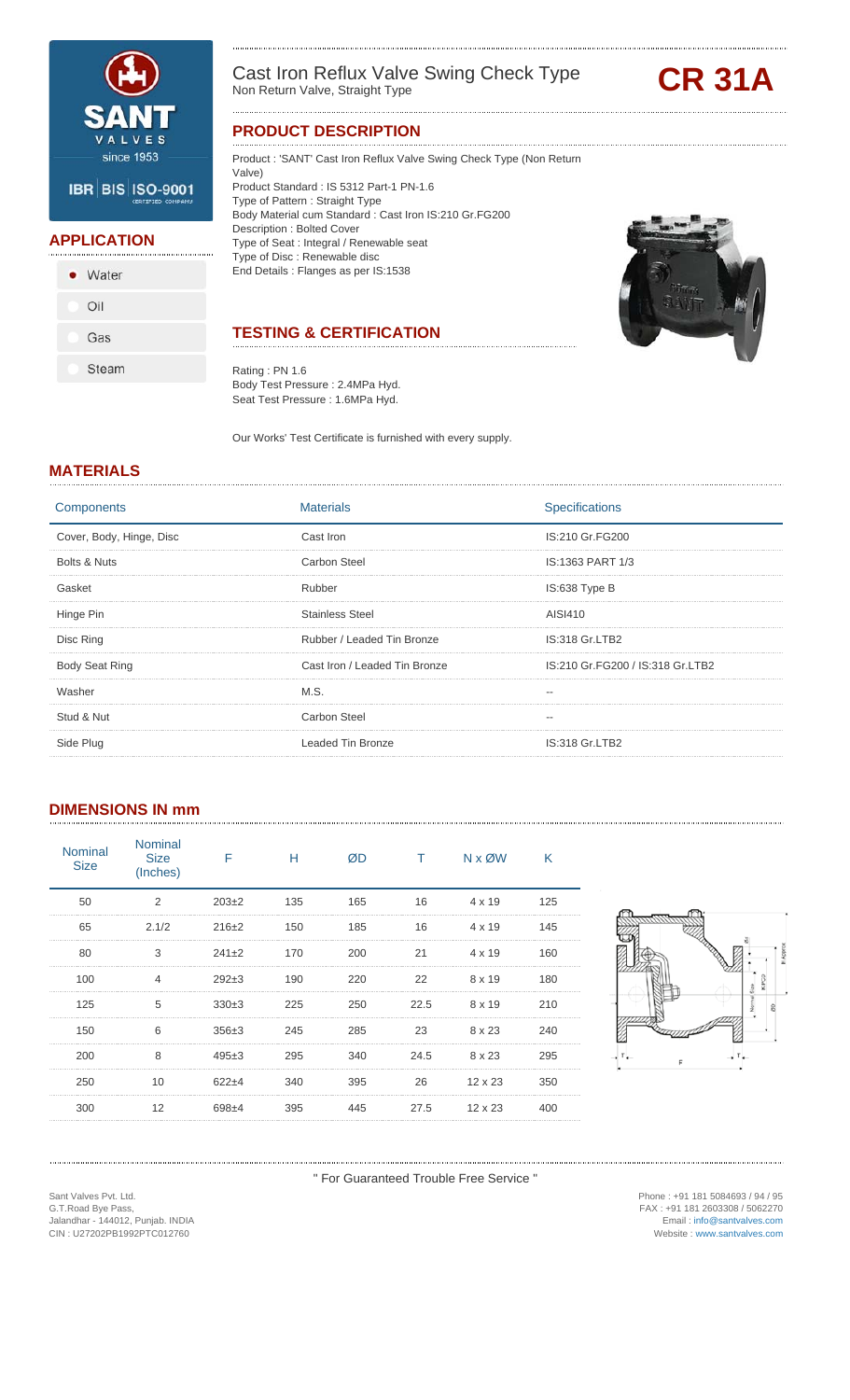

#### **APPLICATION**

| • Water |
|---------|
| Oil     |
| Gas     |
| Steam   |

Cast Iron Sluice Valve Cast Iron Sluice Valve<br>
Flanged, PN1.6 / PD Type (ISI Marked) **CR 32B** 

#### **PRODUCT DESCRIPTION**

Product : 'SANT' Cast Iron Sluice Valve Product Standard : IS:14846 Pressure / Class / Rating : PN 1.6 PD Type Body Material cum Standard : Cast Iron IS:210 Gr.FG200 Description : Bolted Bonnet, Inside Screw & Non Rising Stem Type of Seat : Renewable seat Type of Disc : Solid wedge Trim : Cu-Alloy Rings, stem SS (12 Cr.12) Gland Packing : Jute & Hemp / Rubber End Details : Flanges as per IS:1538 FF drilled

### **TESTING & CERTIFICATION**

Body Test Pressure : PN 1.6 Seat Test Pressure : 2.4MPa (Hyd.) 1.6MPa (Hyd.)

Our Works' Test Certificate is furnished with every supply.



#### **MATERIALS**

| Components                                                                |                       | Specifications       |
|---------------------------------------------------------------------------|-----------------------|----------------------|
| Cap, Gland, Bonnet, Thrust Plate, Body,<br>Wedge, Handwheel, Stuffing Box | Cast Iron             | IS:210 Gr.FG200      |
| Screw, Bolts, Nuts                                                        | Carbon Steel          | IS:1363              |
|                                                                           | $H.T.$ Brass $/$ S.S. | IS:6912 FLB / 12cr12 |
| <b>Gland Packing</b>                                                      | Jute & Hemp / Rubber  | IS:5414 / IS:638     |
| Body, Seat, Wedge Ring, Wedge Nut                                         | Leaded Tin Bronze     | IS:318 Gr.LTB2       |
|                                                                           | Rubber                | IS:638 Type B        |

#### **DIMENSIONS IN mm**

| <b>Nominal</b><br><b>Size</b> | <b>Nominal</b><br><b>Size</b><br>(Inches) | F       | н   | D   |      | Nxd            | $\mathsf{K}$ | W   |
|-------------------------------|-------------------------------------------|---------|-----|-----|------|----------------|--------------|-----|
|                               |                                           |         |     |     |      |                |              |     |
| 50                            | 2                                         | $178+2$ | 325 | 165 | 16   | $4 \times 19$  | 125          | 280 |
| 65                            | 2.1/2                                     | $190+2$ | 360 | 185 | 16   | $4 \times 19$  | 145          | 280 |
| 80                            | 3                                         | $203+2$ | 400 | 200 | 21   | $4 \times 19$  | 160          | 280 |
| 100                           |                                           | $229+2$ | 450 | 220 | 22   | 8 x 19         | 180          | 360 |
| 125                           | 5                                         | $254+2$ | 485 | 250 | 22.5 | 8 x 19         | 210          | 360 |
| 150                           | 6                                         | $267+2$ | 545 | 285 | 23   | 8 x 23         | 240          | 360 |
| 200                           | 8                                         | $292+2$ | 675 | 340 | 24.5 | 8 x 23         | 295          | 450 |
| 250                           | 10                                        | $330+3$ | 770 | 395 | 26   | $12 \times 23$ | 350          | 640 |
| 300                           | 12                                        | $356+3$ | 875 | 445 | 27.5 | $12 \times 23$ | 400          | 640 |
|                               |                                           |         |     |     |      |                |              |     |



DESIGN FOR SIZE 150MM AND BELOW



DESIGN FOR SIZE 200 MM AND ABOVE

" For Guaranteed Trouble Free Service "

Sant Valves Pvt. Ltd. G.T.Road Bye Pass, Jalandhar - 144012, Punjab. INDIA CIN : U27202PB1992PTC012760

Phone : +91 181 5084693 / 94 / 95 FAX : +91 181 2603308 / 5062270 Email : info@santvalves.com Website : www.santvalves.com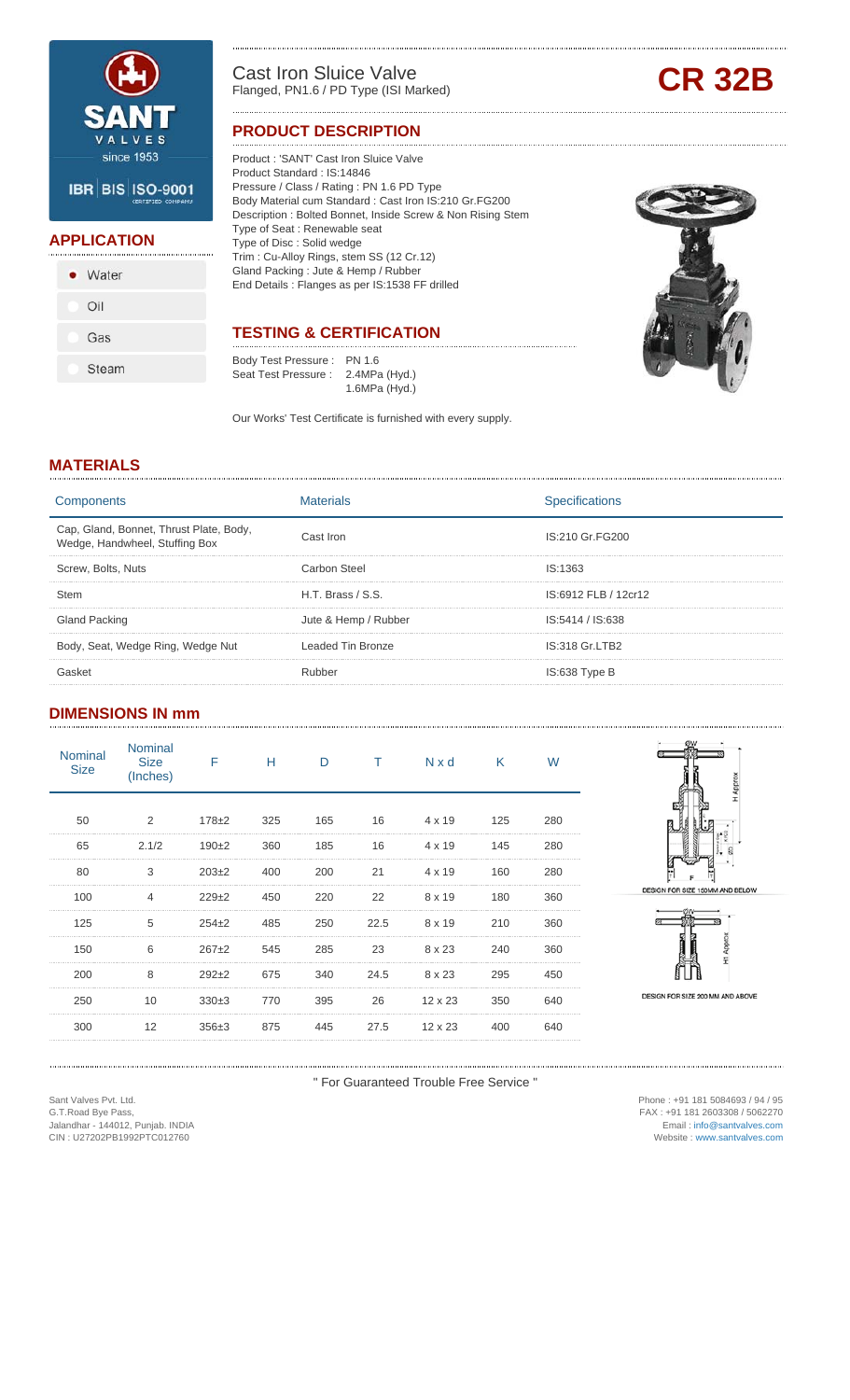

#### **APPLICATION**

• Water  $\bullet$  Oil  $\bullet$  Gas

Steam

S.S. Investment Casting Ball Valve<br>
PN 40

#### **PRODUCT DESCRIPTION**

Product : 'SANT' Investment Casting Ball Valve (CF-8) Product Standard : PN40 Body Material cum Standard : SS AISI304 (CF-8) Description : Two piece design Type of Seat : Renewable teflon Trim : Stem, Ball Stainless Steel AISI304 Gland Packing : Teflon End Details : Screwed female BSP Parallel threads to BS 21.

#### **TESTING & CERTIFICATION**

Body Test Pressure : 60Kg/cm²g Hyd. Seat & Back Seat Test Pressure : 40Kg/cm<sup>2</sup>g Hyd.

Our Works' Test Certificate is furnished with every supply.

#### **MATERIALS**

| Components                                      | Materials       | <b>Specifications</b> |
|-------------------------------------------------|-----------------|-----------------------|
| Lever                                           | Stainless Steel | with PVC Sleeve       |
| Nut, Gland, Ball, Stem, Body, Body<br>Connector | Stainless Steel | AISI304 / CF-8        |
| Packing Ring, Seat, Gasket                      | Γeflon          | $- -$                 |

#### **DIMENSIONS IN mm**

| <b>Nominal Size</b> | Nominal Size<br>(Inches) |  |  |
|---------------------|--------------------------|--|--|
|                     |                          |  |  |
|                     |                          |  |  |
|                     |                          |  |  |
|                     | 1.1/4                    |  |  |
|                     |                          |  |  |
|                     |                          |  |  |
|                     |                          |  |  |

" For Guaranteed Trouble Free Service "

Sant Valves Pvt. Ltd. G.T.Road Bye Pass, Jalandhar - 144012, Punjab. INDIA CIN : U27202PB1992PTC012760

Phone : +91 181 5084693 / 94 / 95 FAX : +91 181 2603308 / 5062270 Email: info@santvalves.com Website : www.santvalves.com